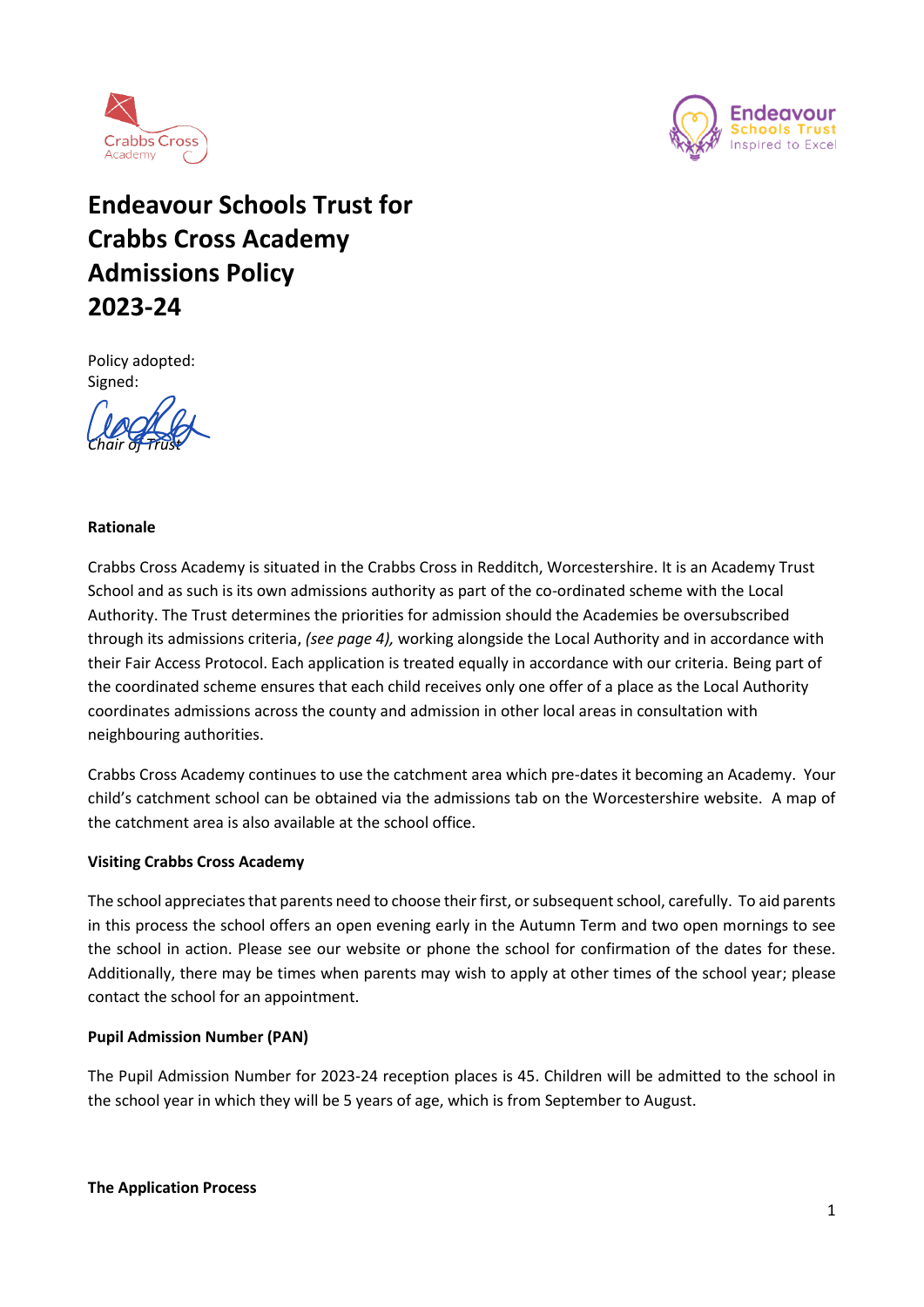Prior to applying for a place all parents are *strongly advised to read 'The School Admissions Booklet and Guide' for the relevant year* which is available through the admissions tab at: [https://www.worcestershire.gov.uk/info/20099/school\\_admissions](https://www.worcestershire.gov.uk/info/20099/school_admissions)

Although we would hope all applicants receive a place at the school, parents are strongly advised to name three schools on the form. Should the school be oversubscribed, the LA will assign a place at the nearest school with available places.

All parents living in Worcestershire wishing to send their child to the school will need to complete the Common Application Form, an online form which can also be found at: [https://www.worcestershire.gov.uk/info/20099/school\\_admissions](https://www.worcestershire.gov.uk/info/20099/school_admissions)

If a parent living outside of Worcestershire wishes to apply for a place at the school, they will need to apply on their own authority's application form, who will ensure their details are passed onto Worcestershire Local Authority for consideration.

The closing date for applications received at Worcestershire County Council, or the parent's local authority if this is different from Worcestershire is **15th January 2023**.

# **Procedures following Application**

Any applications submitted to the home Local Authority naming Crabbs Cross Academy in any order of preference will be forwarded to the school. The Governing Body will rank all applications against the published Admissions Criteria *(see page 4)* according to the information given by parents/carers on the application forms. Any forms received after the deadline above will disadvantage any application should the school be oversubscribed.

Applications will be sorted in descending order according to the oversubscription criteria below. This list is returned to the LA for the co-ordination of all parental preferences for places to be allocated, according to the school where their child's name is the highest on the list of subscription lists. If it is possible to offer a place at more than one school, then the final offer will be for the school identified as the highest preference.

Parents will be informed, by an offer email from the LA on behalf of the Governing Body, on **16th April**. If parents named the school but were not offered a place they will be advised of their right to appeal against this decision, with the offer letter. Appeals will be heard by the end of the summer term 2021 *(see further information on page 6).*

Parents/ carers must respond to the offer as soon as possible, but within **2 weeks**, indicating whether they are accepting the place at the school.

If you wish to withdraw your application for any reason, or wish to decline an offer of a place at the school, you must inform the Headteacher and Pupils Admissions and Transfers at your home local authority immediately in writing.

### **Late Applications**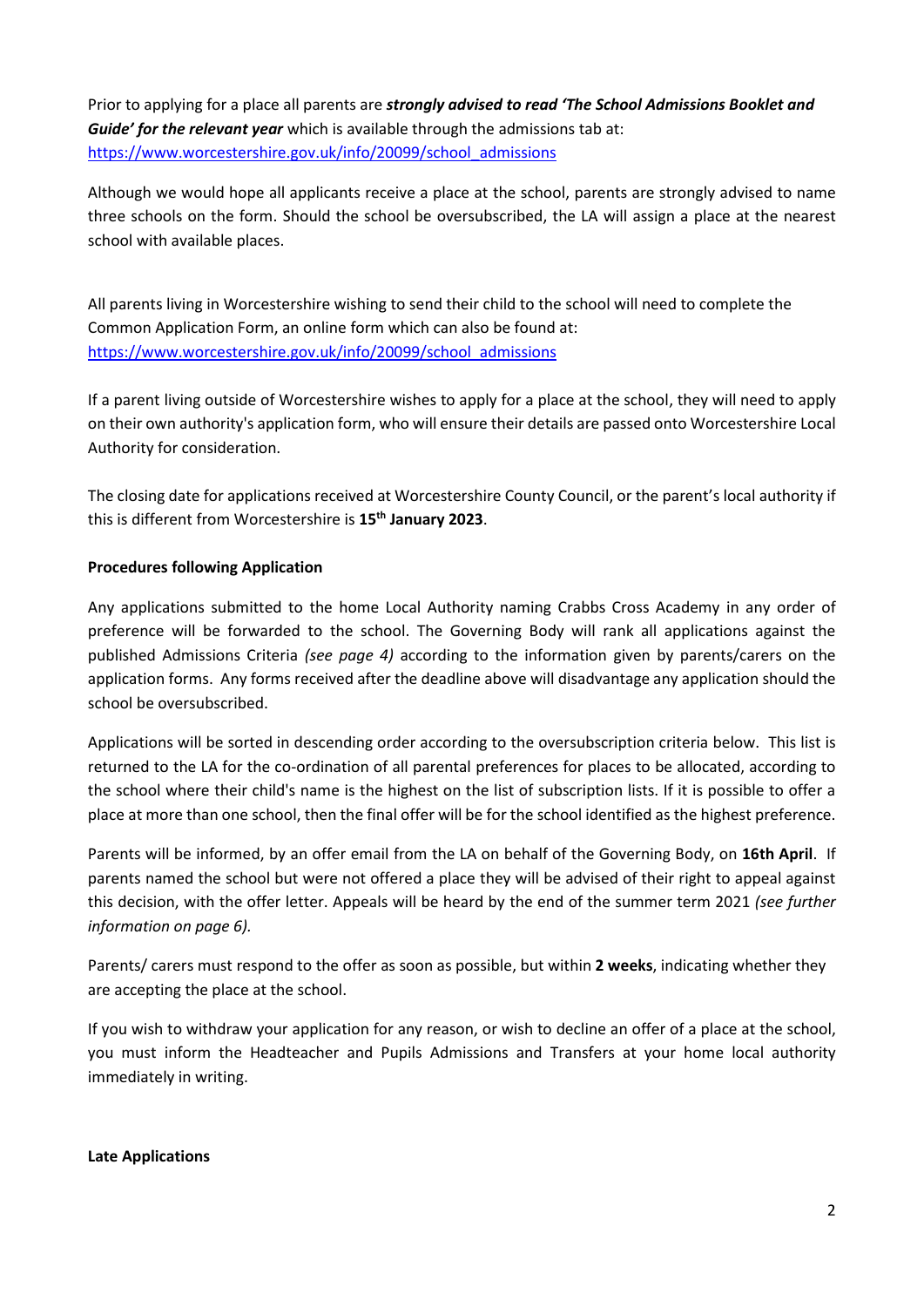Late applications received after the closing date will be given the lowest priority, no matter which criteria point they meet unless:

- A family has moved into the catchment area of the school, in which case a copy of the solicitors letter or tenancy agreement will be needed to evidence this
- There were exceptional circumstances that caused the delay, agreed by the Governing Body; evidence of these circumstances may be sought

# **Timeline for Reception Admissions Process**

| 1 <sup>st</sup> September | The online application process will open in Worcestershire.                     |
|---------------------------|---------------------------------------------------------------------------------|
|                           | https://www.worcestershire.gov.uk/info/20099/school admissions. For other LA's  |
|                           | please see their websites                                                       |
| 15th January              | The closing date for applications                                               |
| 28 <sup>th</sup> February | Last date at which Late Applications can be considered by the Governing Body as |
|                           | to whether application to be treated as Late or on-time                         |
| 16 <sup>th</sup> April    | LA to send out all offers, on behalf of the Academy's Governing Body.           |

# **Age of Entry to School**

The law requires all children to start full-time education by the beginning of the term following their fifth birthday. Children who have reached their fourth birthday are entitled to attend full-time in a reception class from the September after their fourth birthday. It is usual for **all** children at the school to attend on a full-time basis, however, parents are legally entitled to send their child to school part-time, if they so wish, until the child reaches compulsory school age.

We appreciate that parents know their children better than we do. Therefore, at the point that parents have been offered a place at the school, they may choose to defer their child's admission date until later in the same reception academic year, when their child reaches statutory school age. Please talk to the Headteacher regarding this if you feel that this option applies to you and your child.

# **Summer Born Children**

Children with a date of birth in the summer term wishing their child to start school in the September after their fifth birthday, would start in a Year 1 class and consequently miss the entire reception year. It is important to be aware that there may not be a vacancy in Year 1 at the point that you require a place for your child. To apply for a place in Year 1 and not Reception please see the admission procedures on page 4.

Parents can also request that their child enter the reception class in the September after their fifth birthday. This is known as 'delayed entry' because their child is being admitted out of their chronological age group, into a Reception class rather than Year One. The admissions authority of the school must make the decision based on the circumstances of each case and in the best interests of the child concerned.

Decisions for delayed entry, will be made by the Headteacher following an educational assessment, and will be based upon the individual circumstances of each case, to determine whether or not it is appropriate for the child. Decisions will be based upon information such as the child's academic, social and emotional development and where relevant medical history including the views of a medical professional. This will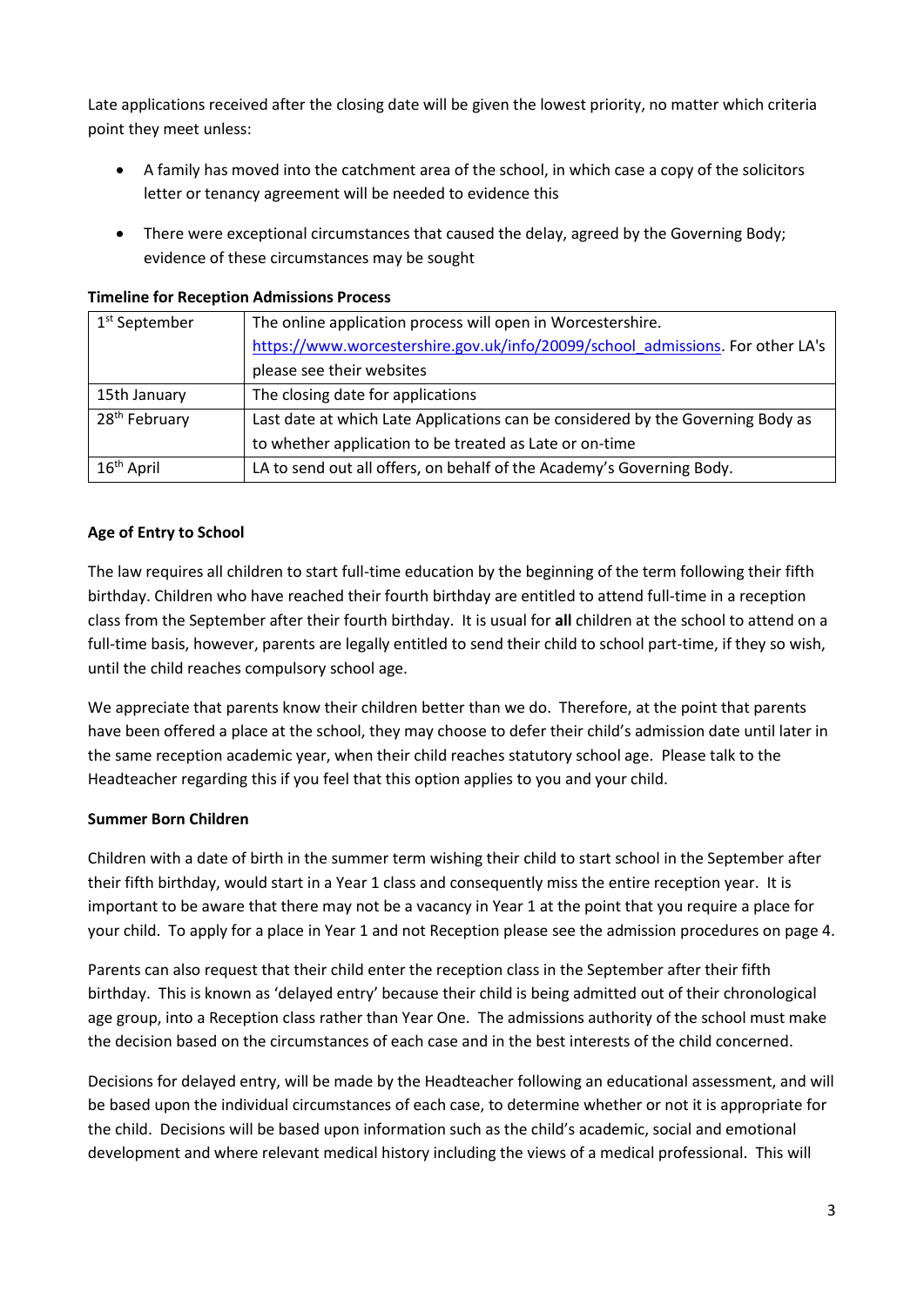enable the admissions panel to fully reflect on the facts presented, when deciding whether or not to grant the application for delayed entry as part of the normal admissions round for the year.

The delayed entry process must be **completed in advance of the closing date of the 15th January**. In the event that the delayed entry is not approved, parents will need to make an application in time for the reception intake. Should the delayed entry be approved you will receive details of how to proceed with an application for the following year.

# **How to apply for year groups other than Reception, or for in year admissions**

The school takes part in in-year co-ordination and that information can be found at In-Year Applications | In-Year Applications | Worcestershire County Council

If more than one application is received at the same time for the same year group, each application will be assessed in accordance with the admissions criteria (see page 4). Parents will be notified of the decision, and if refusing the place, will be offered the right of appeal. All appeals must be made in writing to the Governing Body of the school **within 30 school days of receipt of notification.**

# **Waiting Lists**

Crabbs Cross Academy operates a waiting list for any oversubscribed year group according to the following circumstances:

- 1. Parents will notify the school in writing that they wish their child to be placed on the waiting list for the relevant year group.
- 2. The school office will keep any such list, updating it as required. The information on the list will include the parent/guardian name(s) and contact details, including telephone number and email address (if available). It will also include the child's full name, date of birth, permanent home address, details if looked after by the local authority and present school (if applicable). Also the name, date of birth and year group of any sibling(s) on roll at the school.
- 3. At the beginning of each term following being placed on the list, parents need to notify the school in writing that they wish their child's name to remain on the waiting list. Failure to do so will result in the name being removed.
- 4. As places arise, the school will contact parents, according to the priority on the list, to allocate the place. Should the place no longer be required, the place will be allocated to the next name on the priority list.
- 5. Parents will **not be informed** of their place on the waiting list, as this can change as new people join the list and others leave thus changing the priority of a child.

# **Admissions Criteria**

At Crabbs Cross Academy the following criteria will be applied to all applications if they are in year or for the new intake. This ensures that should there be a case of oversubscription all applications are treated the same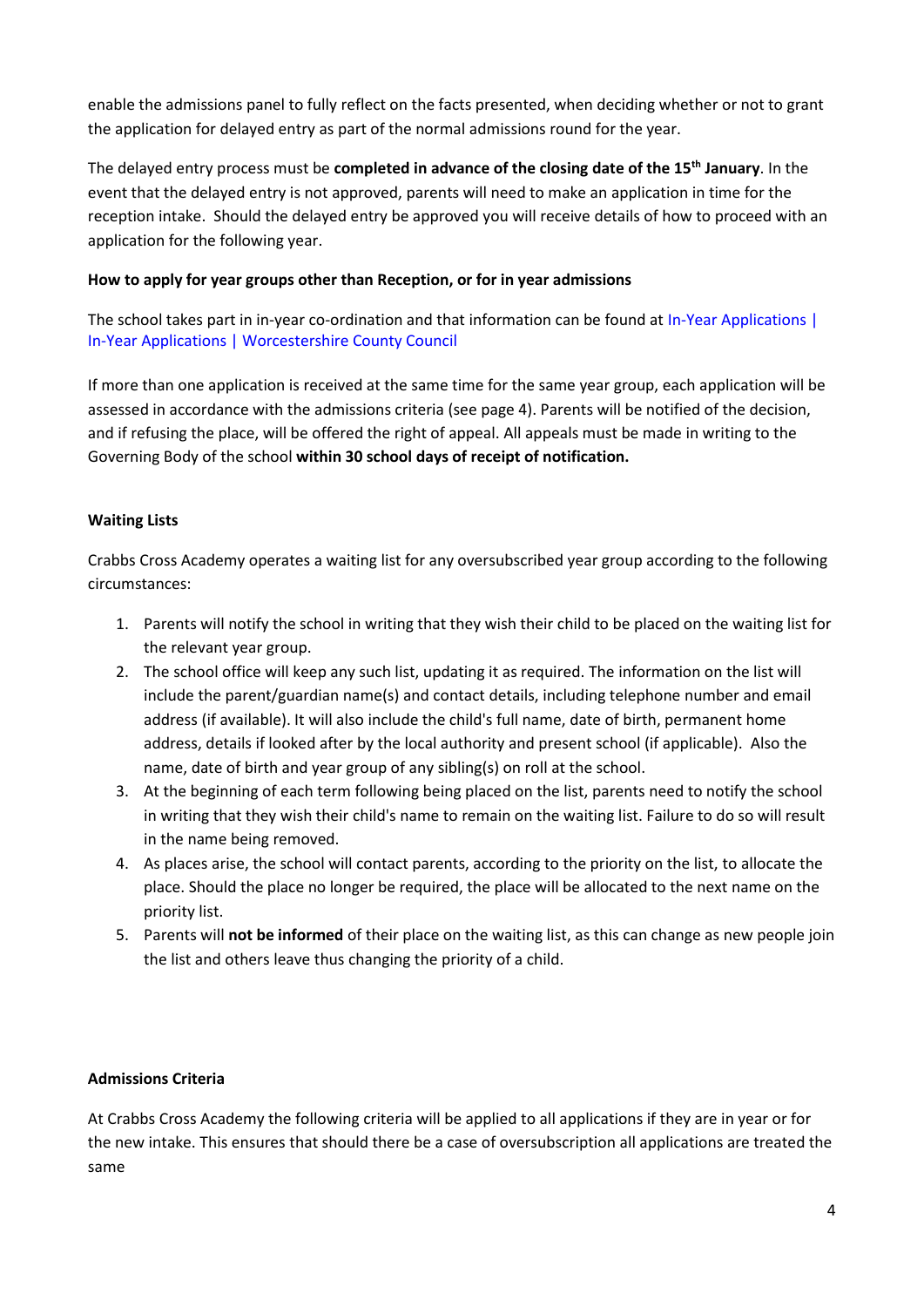- 1. A "looked after child" has the same meaning as in section 22(1) of the Children Act 1989, and means any child who is (a) in the care of the local authority or (b) being provided with accommodation by them in the exercise of their social services functions (eg children with foster parents) at the time of making the application to the school. A "previously looked after child" is a child who immediately moved on from that status after becoming subject to an adoption, child arrangement order or special guardianship order and includes those children who appear to have been in state care outside of England and ceased to be in state case as a result of being adopted.
- 2. Children with a sibling on roll at the time of application the sibling must be attending the school at the time of entry for the younger child. A sibling is defined as a full, adopted half or step brother or sister living at the same address. Children brought together as a family by a civil partnership who are living at the same address are also considered to be siblings.
- 3. Children living in the school catchment area (<http://www.worcestershire.gov.uk/schoolsearch>) this is defined as the address where the child is normally resident. In cases of shared custody the school will need to see the terms of the residency order to clarify the home address. Where there is no residency order, school will consider that residency is with the parent who has primary, day to day care. In this case evidence of where the child benefit is paid and where the child is registered with a GP may be required should there be any disputes.
- 4. Straight line distance: Pupils who live nearest to the school by the shortest straight line distance. The measurement will be taken using the Geocode Points for each property and the Geocode point for the School. The Governing Body will utilise the Local Authority software package called ArcView GIS to determine distance. Ordnance Survey supplies the co-ordinates that are used to plot an address within this system. (In the event of equi-distance applicants, any place will be allocated by random selection (lottery). Someone totally independent of the Academy Trust will supervise this process).

In the case of Multiple Births; Applications for multiple birth siblings where there is a vacancy for one or more of the siblings, but not enough vacancies for all siblings, the Governing Body will offer a place to the other siblings, though they may not be placed in the same class.

In accordance with legislation, a child with a Statement of Special Educational Needs or an Educational Health Care Plan will be offered a place at the school named in the Statement

Attendance at a nursery does not automatically guarantee that a place will be offered in the main school and that they must apply separately for a place in Reception.

All Early Years and Key Stage One classes are limited to a class size of 30 by law. However, there are exceptional circumstances where this can be exceeded. These are:

- The child has an Education, Health and Care Plan admitted outside the normal admission round
- If the child is a looked after child, or previously looked after child admitted outside the normal admissions round
- In circumstances of a procedural error made by the admission authority or local authority in the original application process
- The child has been admitted after an independent appeals panel upholds an appeal